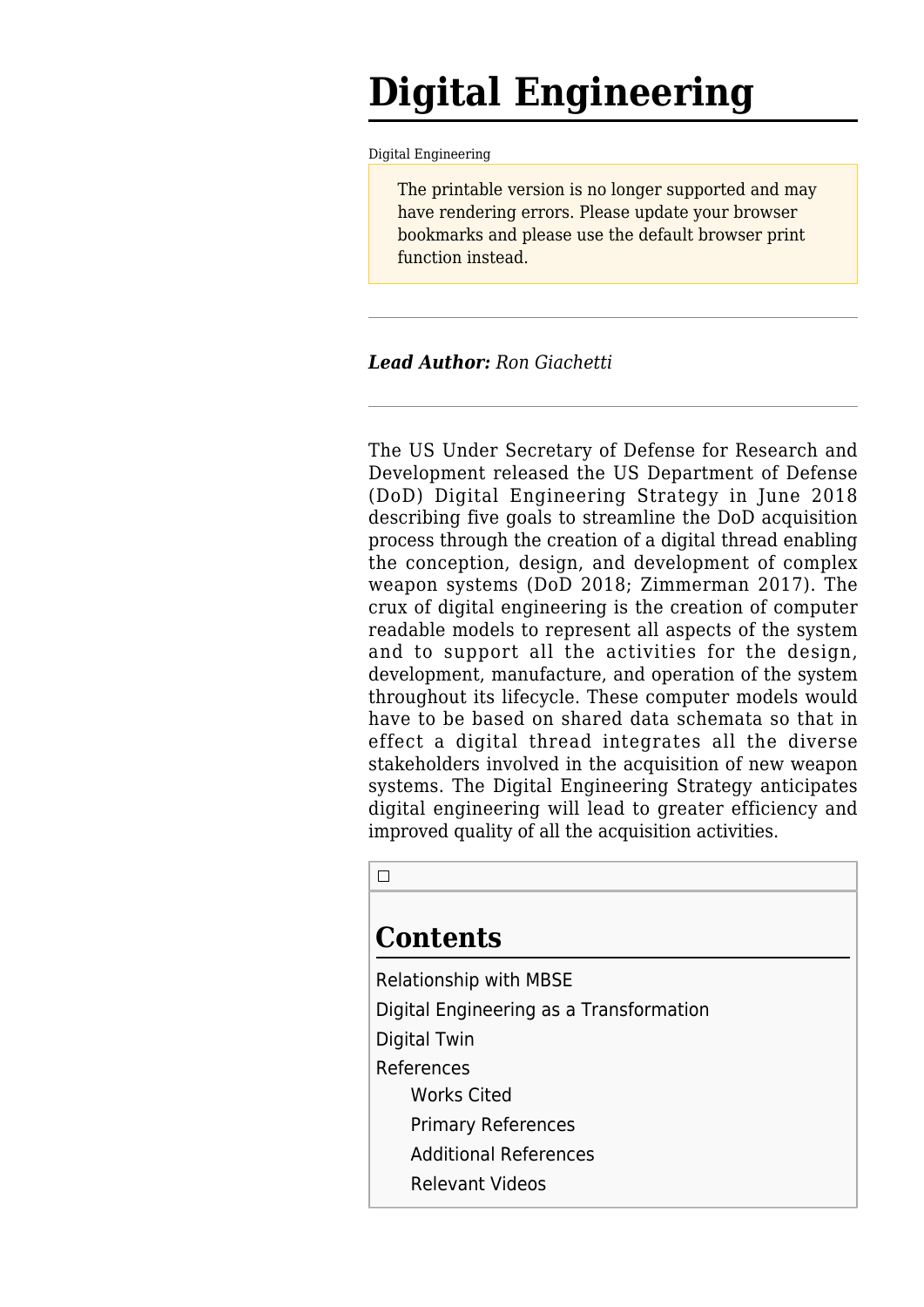### **Relationship with MBSE**

Model-based systems engineering (MBSE) is a subset of digital engineering. MBSE supports the systems engineering activities of requirements, architecture, design, verification, and validation. These models would have to be connected to the physics-based models used by other engineering disciplines such as mechanical and electrical engineering. One challenge remaining for digital engineering is the integration of MBSE with physics-based models.

Foundation to digital engineering is the representation of the system data in a format sharable between all stakeholders (Giachetti et al. 2015; Vaneman 2018). SysML 2.0 is one of several future developments promising to provide a representation sufficient to support digital engineering. An ontology defining the entities and relationships between them can be used to define the concepts relevant to systems engineering. Such a representation is necessary to create the digital thread linking all the models together in a cohesive and useful manner.

## **Digital Engineering as a Transformation**

For many organizations, digital engineering represents a transformation of how they normally conduct systems engineering (e.g., see Bone et al. 2018) since most organizations conduct a document-intensive systems engineering process. The adoption of digital engineering requires concomitant changes to how organizations perform system engineering activities. Everything from documenting requirements, technical reviews, architecture design, and so forth would be based on the models in a digital engineering environment (Vaneman and Carlson, 2019). The digital thread would be the authoritative source of truth concerning the system data.

### **Digital Twin**

A digital twin is a related yet distinct concept to digital engineering. The digital twin is a high-fidelity model of the system which can be used to emulate the actual system. An organization would be able to use a digital twin to analyze design changes prior to incorporating them into the actual system.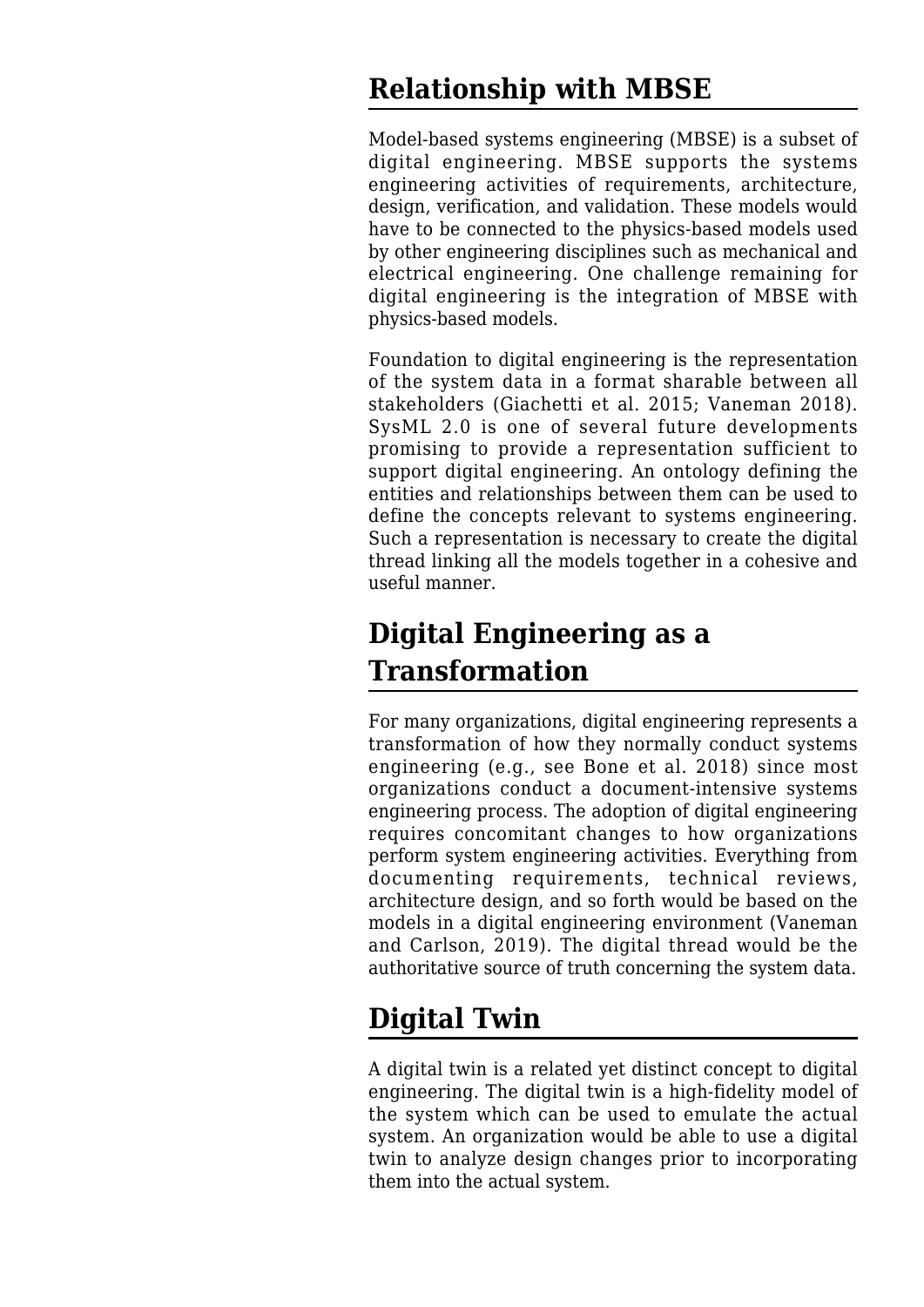#### **Works Cited**

Bone, M.A., M.R. Blackburn, D.H. Rhodes, D.N. Cohen, and J.A. Guerrero. 2018. "Transforming systems engineering through digital engineering," *The Journal of Defense Modeling and Simulation* (2018): 1548512917751873.

DoD. 2018. *DoD Digital Engineering Strategy.* Washington, D.C., USA: Office of the Undersecretary of Defense for Research and Engineering (OUSD R&E), US Department of Defense.

Giachetti, R.E. 2015. "Evaluation of the DoDAF metamodel's support of systems engineering," *Procedia Computer Science,* vol. 61, pp. 254-260.

Vaneman, W.K. 2018. "Evolving model-based systems engineering ontologies and structures," Proceedings of the International Council on Systems Engineering (INCOSE) International Symposium, Washington D.C., USA, July 7-12, 2018. Symposium Proceedings vol. 28, no. 1, pp. 1027-1036.

Zimmerman, P. "DoD digital engineering strategy," Proceedings of the 20th Annual National Defense Industrial Association (NDIA) Systems Engineering Conference, Springfield, VA, October 23-26, 2017.

#### **Primary References**

Bone, M.A., M.R. Blackburn, D.H. Rhodes, D.N. Cohen, and J.A. Guerrero. 2018 "[Transforming systems](http://www.sebokwiki.org/wiki/Transforming_systems_engineering_through_digital_engineering) [engineering through digital engineering,](http://www.sebokwiki.org/wiki/Transforming_systems_engineering_through_digital_engineering)" *The Journal of Defense Modeling and Simulation* (2018): 1548512917751873.

Singh, V. and K.E. Willcox. ["Engineering design with](http://www.sebokwiki.org/wiki/Engineering_Design_with_Digital_Thread) [digital thread,](http://www.sebokwiki.org/wiki/Engineering_Design_with_Digital_Thread)" *AIAA Journal,* vol. 56, no. 11, pp. 4515-4528.

Zimmerman, P. "[DoD digital engineering strategy,](http://www.sebokwiki.org/wiki/DoD_Digital_Engineering_Strategy)" Proceedings of the 20th Annual National Defense Industrial Association (NDIA) Systems Engineering Conference, Springfield, VA, October 23-26, 2017. OUSD R&E, DoD Digital Engineering Strategy, (June 2018).